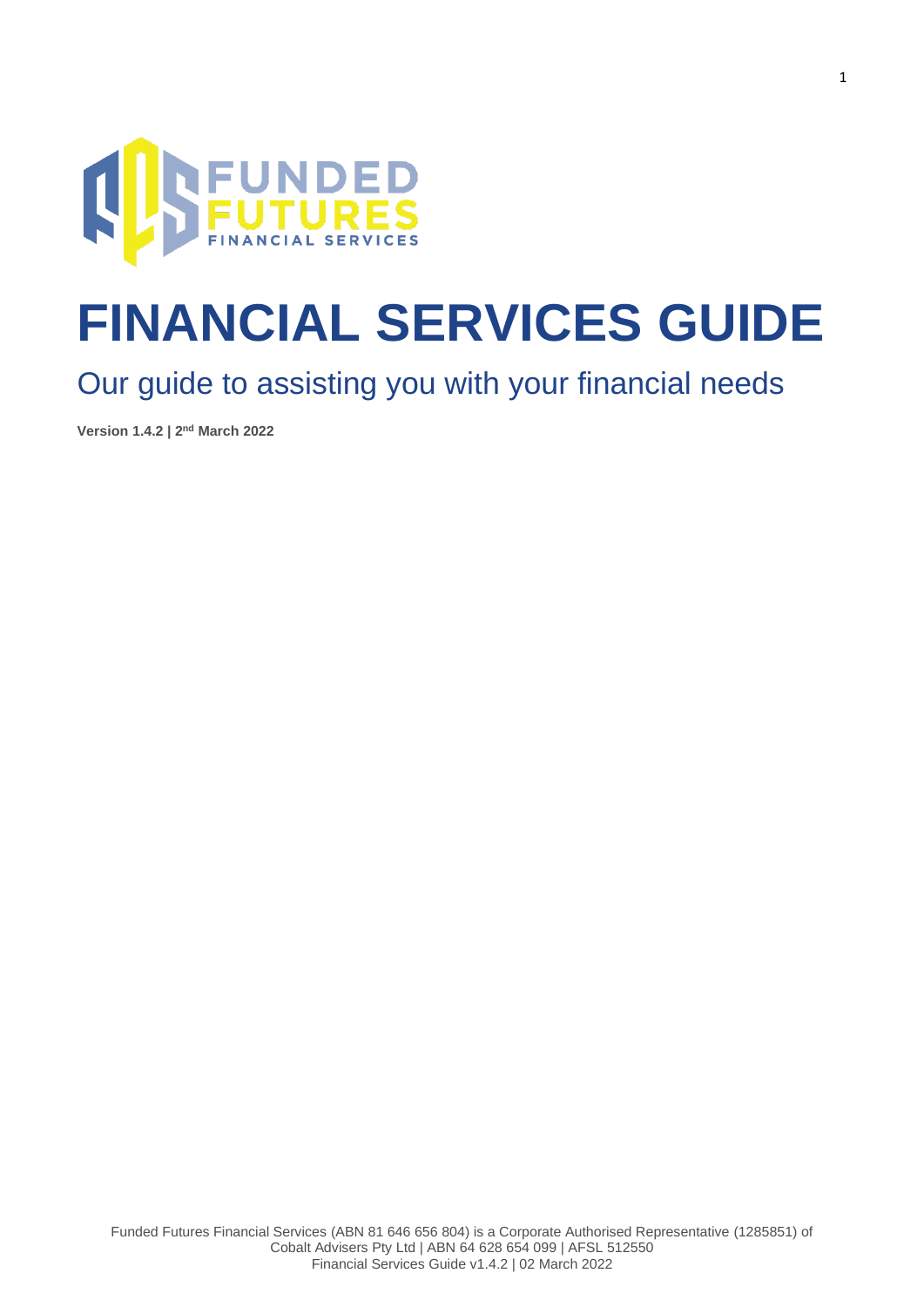## **LET US GUIDE YOU**

The purpose of this Financial Services Guide (FSG) is to help you make an informed decision about the services we offer and whether they are appropriate to meet your needs. This FSG provides you with important information on how to engage with one of our Advisers.

This FSG covers the following:

- Information about Cobalt Advisers Pty Ltd as a licensee
- Details on how you may instruct your Adviser
- Who will be responsible for providing the financial services
- Details of the financial services and/or products Cobalt Advisers Pty Ltd can provide
- The documents you may receive
- Remuneration received by your Adviser
- Other forms of remuneration or benefits
- Privacy (i.e. collection and handling of your personal information)
- The complaints procedure
- Compensation arrangements in place

Please take the time to review this document before engaging our services.

Throughout this FSG, Cobalt Advisers Pty Ltd is referred to as "we", "us", "our" or any variations. The term "Adviser" refers to Cobalt Advisers Pty Ltd's authorised representatives.

#### Lack of Independence

Under the Corporations Act, I am prevented from using the terms independent, impartial and unbiased as both my Licensee and I receive commissions for the advice that I provide on life insurance products and may charge fees based on the amount of money invested.

Cobalt Advisers Pty Ltd (ABN 64 628 654 099), is an Australian Financial Services Licensee (AFSL 512550).

Distribution of the Financial Services Guide (version 1.5) by the providing entity has been authorised by Cobalt Advisers Pty Ltd.

FSG Authorisation date: 1<sup>st</sup> March 2022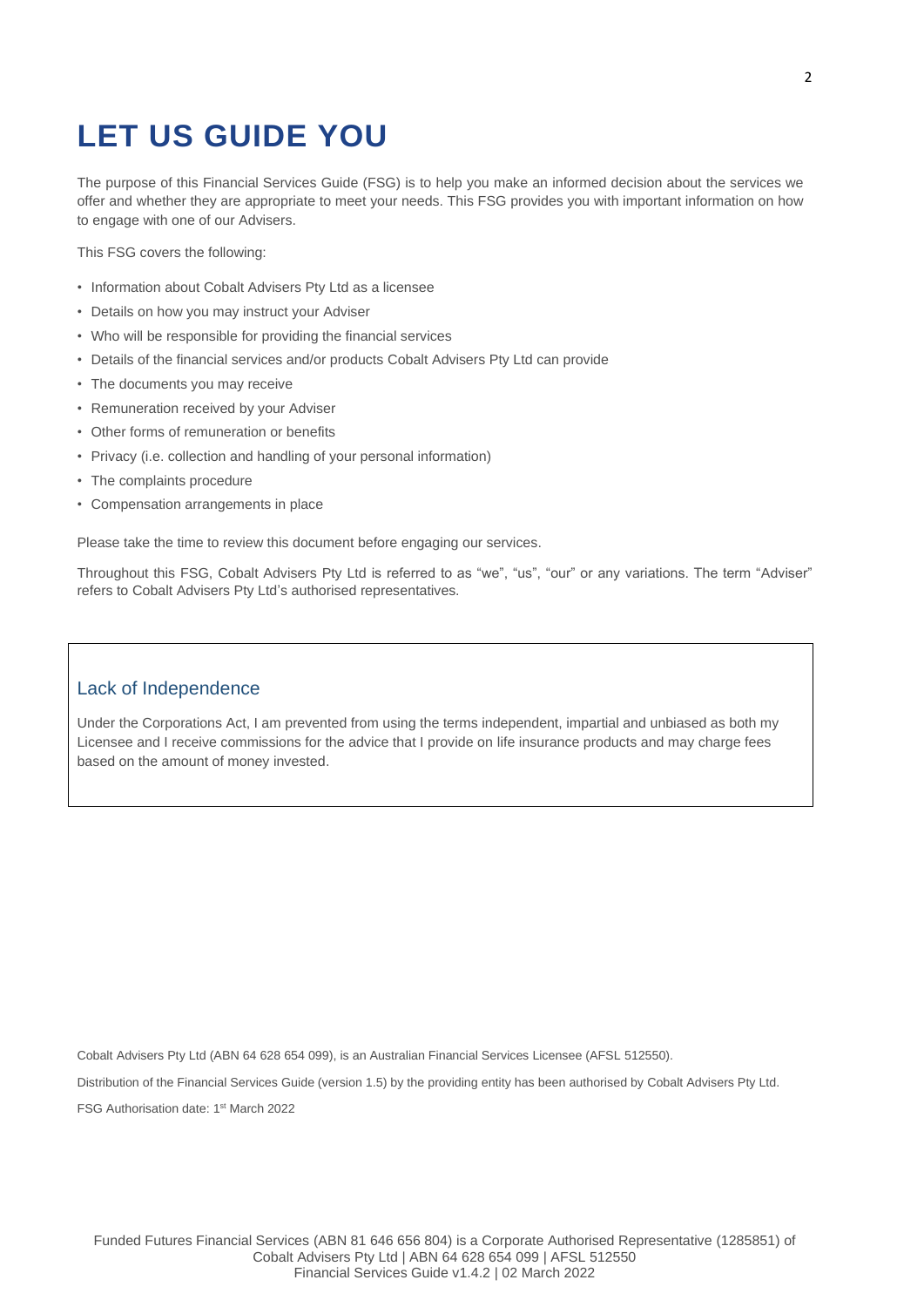#### Our responsibility

Your Adviser provides financial advice and services on behalf of Cobalt Advisers Pty Ltd and accordingly we are responsible for the financial advice and services they provide.

Our Advisers are committed to providing quality financial advice and a wide choice of products and/or services to suit individual client circumstances.

Your Adviser is obliged by law to act in your best interests and provide appropriate advice, when providing financial advice to you.

As part of our commitment to you, Cobalt Advisers Pty Ltd advisers adhere to our Codes of Ethics/Conduct.

#### The adviser profile

Prior to providing any personalised financial advice products and/or services our Advisers are required to provide you with a copy of this FSG along with an Adviser Profile.

The Adviser Profile contains important information about your Adviser. This includes their Authorised Representative number and/or Corporate Authorised Representative number (if applicable), accreditations, qualifications and experience, areas of advice and types of financial services they can provide, details of how they get paid and fees that you may be charged.

#### What financial services we can provide

Cobalt Advisers Pty Ltd is licensed to provide financial product advice on the following services:

- Wealth creation strategies
- Life insurance advice
- Superannuation strategies
- Debt reduction strategies
- Cash flow management
- Retirement planning
- Aged care strategies
- Estate planning strategies
- Tax (financial) advice

We can advise in the following products:

- Basic deposit products
- Debentures, stocks and bonds
- Life insurance (personal and business)
- Managed investments
- Investor Directed Portfolio Services (IDPS)
- Retirement Savings Accounts (RSA)
- **Securities**
- Superannuation (including SMSF)

Cobalt Advisers Pty Ltd maintains an Approved Product List (APL). Subject to attaining required accreditation, your Adviser is able to recommend any product on the Cobalt Advisers Pty Ltd APL.

There may be instances where your Adviser will need to consider products outside of the APL. In these cases, your adviser may apply to Cobalt Advisers Pty Ltd's Research Department to obtain a one-off product approval.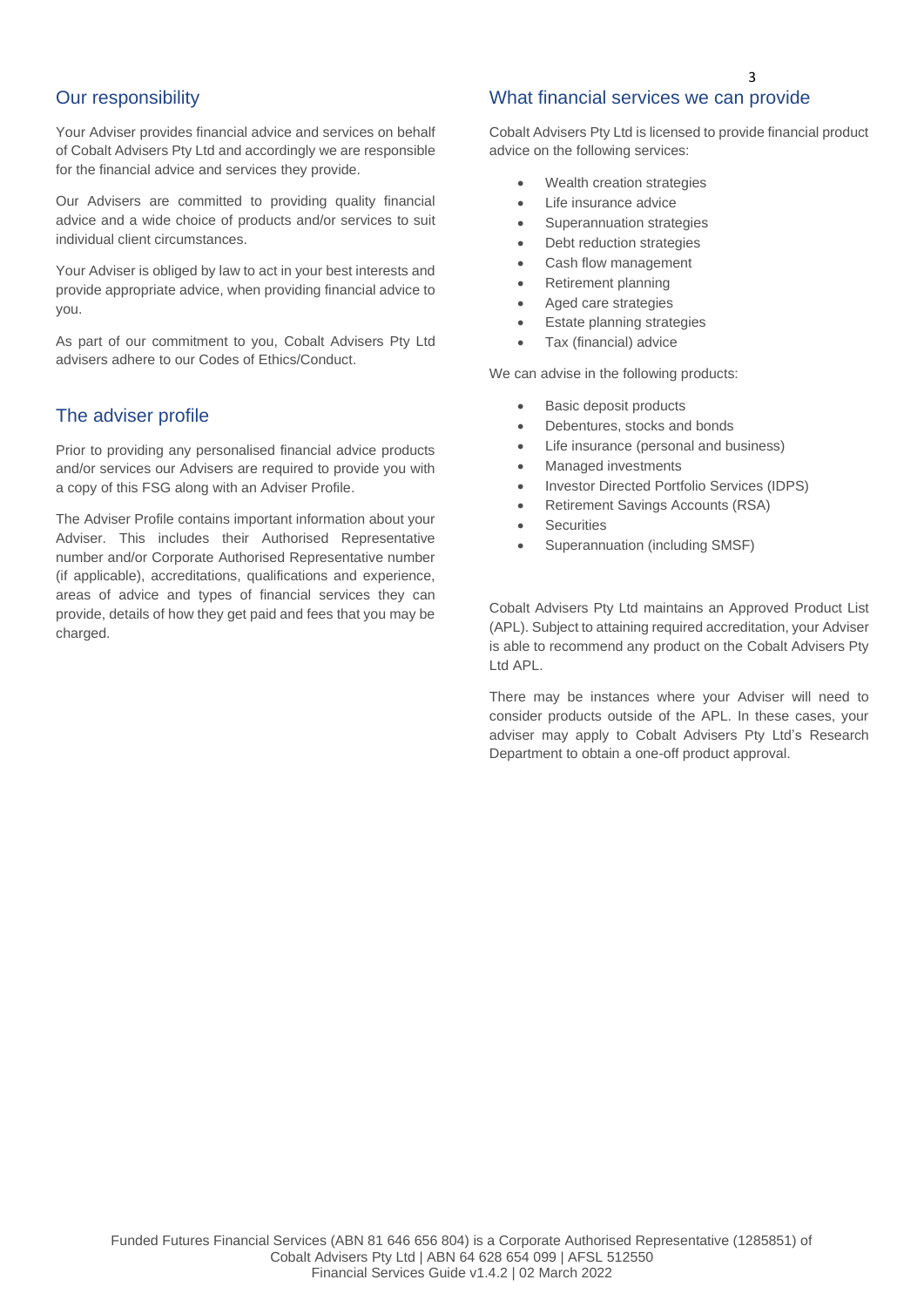#### Documents you may receive

If you decide to obtain personal financial advice, your Adviser will need to determine your needs, objectives and relevant financial circumstances.

At the initial advice appointment, your Adviser will typically gather the relevant information by using a client data collection form. You will be asked to provide accurate information about your personal and financial situation and keep your Adviser informed of any changes to your relevant circumstances.

Your Adviser will also need to verify your identity.

When your Adviser provides personal financial advice to you, you may receive one or more of the following documents:

- **Letter of Engagement**
- Statement of Advice (SoA)
- Record of Advice (RoA)
- Product Disclosure Statement (PDS)
- Fee Disclosure Statement (FDS)
- Renewal Notice

These documents may be provided physically or electronically.

The SoA will set out the advice that has been tailored to your specific circumstances and provide you with details of all relevant disclosures including details of any remuneration payable.

Where you receive ongoing or further advice a RoA may be provided.

A PDS will be provided if a product recommendation is made and includes detailed information on the financial product including features, benefits, conditions, costs and cooling off rights (if applicable).

An FDS will be issued to you in instances where you enter into an Ongoing Fee Arrangement with your Adviser for a period greater than 12 months. The FDS will contain information about the services you were entitled to receive, the services you actually received and the fees you paid during the period as well as a summary of the expected fees and services for the next period. The FDS will be provided to you annually.

Should you commence an ongoing fee arrangement for the first time after 1 July 2013 (or in circumstances where the ongoing fee arrangement is significantly varied after 1 July 2013), your Adviser will also issue a Renewal Notice every year. The Renewal Notice will give you the option of renewing the ongoing fee arrangement.

You may request in writing a copy of any advice document up to seven (7) years after the advice has been given.

#### How to give instructions

Your Adviser may accept your instructions by phone, letter, email, "SMS/text" or fax. In some instances, your Adviser can only accept written instructions from you and they will let you know when this occurs.

#### Your privacy

Your Adviser is required to maintain physical or electronic records of documentation for any financial advice given to you, including information that personally identifies you and/or contains information about you.

These records are required to be retained for at least seven (7) years. If you want to access your personal information at any time, please let us know.

You have the right to not provide personal information to your Adviser. However, in this case, your Adviser will warn you about the possible consequences and how this may impact on the quality of the advice provided. Additionally, your Adviser may also decline to provide advice if they feel they have insufficient information to proceed.

We will also collect information from you to meet our obligations under the Anti-Money Laundering and Counter-Terrorism Financing Act.

We will generally collect this information directly from you however in some cases we will seek your authority to collect if from other parties such as your accountant or your superannuation fund.

Cobalt Advisers Pty Ltd respects your privacy and is committed to protecting and maintaining the security of the personal and financial information you provide us. For detailed information on how we handle your personal information, please see our Privacy Policy.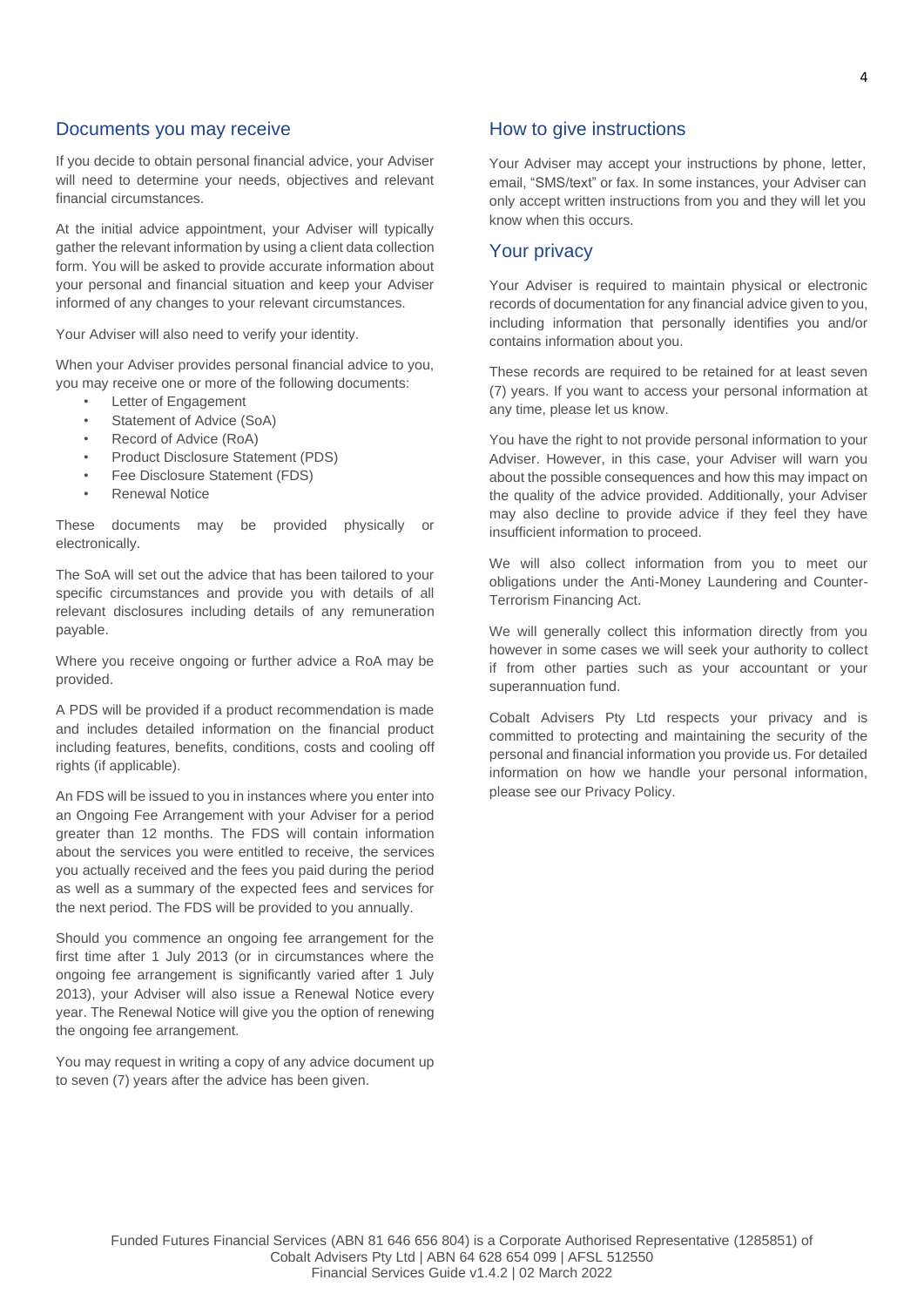Throughout the advice process, your personal information may be disclosed to other services providers. These may include:

- Financial product providers
- Financial planning software providers
- Administration and paraplanning service providers
- IT service providers

Cobalt Advisers Pty Ltd may engage third party service providers to assist in the provision of products or services.

Some services may require disclosure of personal information to service providers outside Australia. The purpose of such disclosure is to facilitate the provision of financial services including the preparation of financial advice documents for Cobalt Advisers Pty Ltd Advisers.

All reasonable steps will be taken to ensure that offshore service providers comply with the Privacy Act 1988.

#### Adviser remuneration

The cost of providing a financial product or service to you will depend on the nature and complexity of the advice, financial product and/or service provided. Generally, whenever your Adviser provides a recommendation for a financial product or service, your Adviser may be remunerated through either:

- An initial fee for service; or
- An ongoing fee for service; or
- A contribution fee or implementation fee; or
- Commission payments from product providers where applicable; or
- A combination of any of the above.

Fees can range from \$500 to \$15,000 depending on the work requested- due to this range your adviser will quote any and all costs. Prior to preparing any advice or providing financial services to you, we will discuss and agree upon all fees that will apply.

Where an insurer pays a commission, this may be up to 66% of your first-year premium initially and up to 33% of your ongoing premium in subsequent years. For example, a \$1,000 premium would mean \$660 in initial and \$330 in ongoing commission.

All fees or commissions are initially paid to Cobalt Advisers Pty Ltd before being distributing to our Authorised Representatives.

#### Licensee remuneration

Cobalt Advisers Pty Ltd receives a flat fee for the provision of services required under its Australian Financial Services Licence.

#### Referrals

Should you be referred to your adviser by a third party, such as an Accountant or Mortgage Broker, the third party may receive a fee for the referral. You will receive more detailed information concerning any referral fee in your SoA or other relevant document.

#### Other forms of remuneration or benefits

Cobalt Advisers Pty Ltd and/or its Advisers may receive nonmonetary benefits where:

- The amount is less than \$300 and identical or similar benefits are not given on a frequent basis;
- The benefit has a genuine education or training purpose (including attendance at conferences) and is relevant to providing financial product advice; and/or
- The benefit consists of the provision of information technology software or support and is related to the provision of financial product advice in relation to the financial products issued or sold by the benefit provider

Payments or benefits received are disclosed in a register. A copy of the register is available upon request.

#### Related companies

Neither your Adviser nor the Licensee have any association or relationship with the issuers of financial products that might reasonably be expected to be capable of influencing them in the provision of financial services.

#### Sponsorship

Cobalt Advisers Pty Ltd and its related companies may receive payments or benefits from product providers in return for granting rights such as being recognised as a sponsor and the right to promote their product and give presentations at conferences and/or professional development training days.

Cobalt Advisers Pty Ltd may use these payments to pay for costs associated with such conferences, training or professional development days.

#### Professional Indemnity

Cobalt Advisers Pty Ltd maintains a group policy which includes appropriate Professional Indemnity Insurance cover for Cobalt Advisers Pty Ltd as required by the Corporations Act 2001. This covers all corporate authorised representatives (CAR) and authorised representatives (AR) as per the ASIC register.

#### Reporting your concerns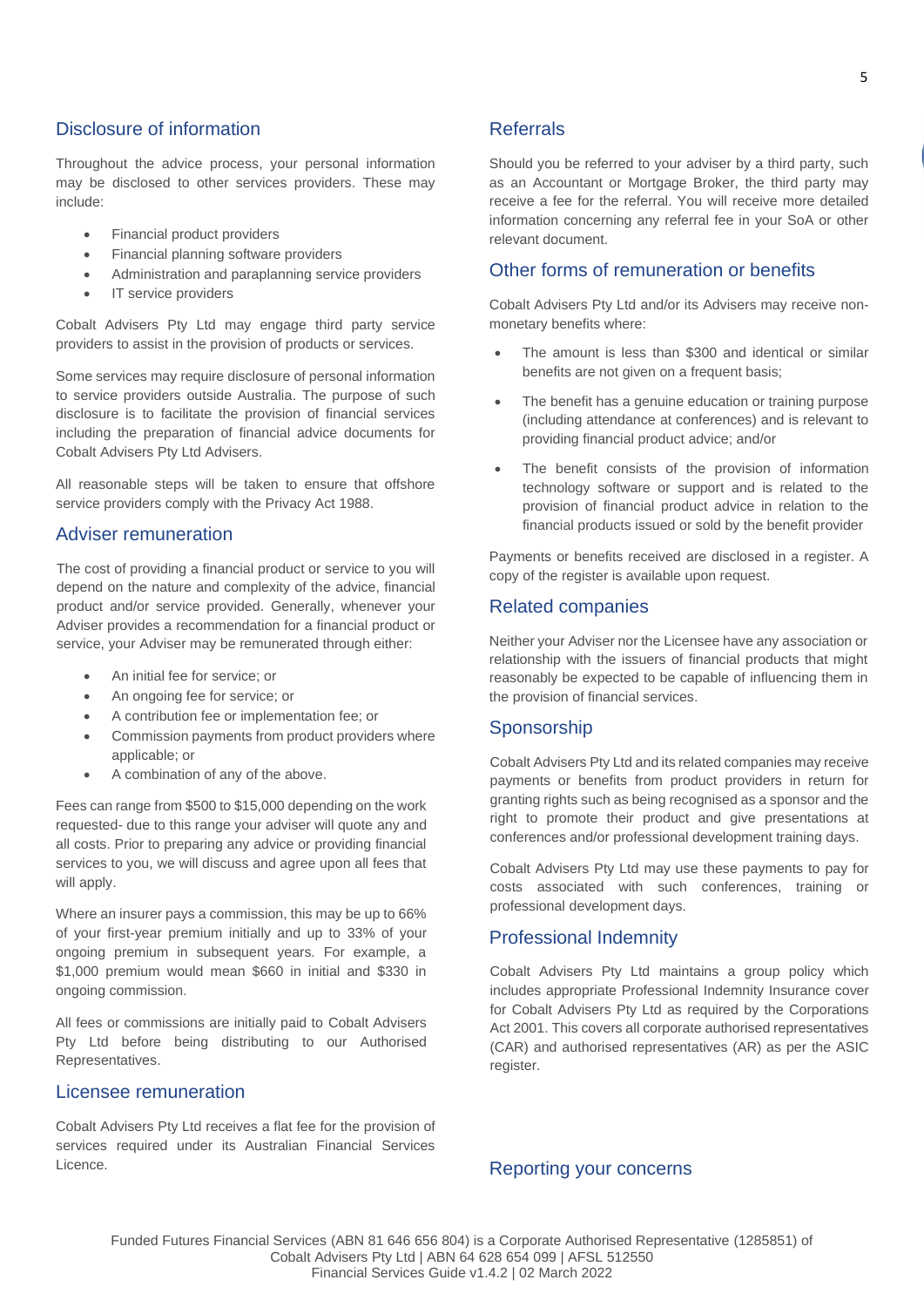If you have a complaint about any financial service provided to you by your Adviser, you should take the following steps:

1. Contact Cobalt Advisers Pty Ltd to discuss your complaint.

Phone 1800 262 258 Online www.cobaltadvisers.com.au Email feedback@cobaltadvisers.com.au Mail Feedback - Cobalt Advisers PO BOX 5183 Kenmore East LPO Q 4069

- 2. We will acknowledge receipt of a complaint immediately, however, where this is not possible, acknowledgement will be made as soon as practicable.
- 3. We will then investigate the complaint and respond to you within 30 days. Some complex matters may require an extension to thoroughly investigate the complaint and bring it to resolution.
- 4. If you are not fully satisfied with our response, you have the right to lodge a complaint with the Australian Financial Complaints Authority (AFCA). AFCA provides fair and independent financial services complaint resolution that is free to consumers.

The contact details for AFCA are:

| Phone  | 1800 931 678 (free call) |
|--------|--------------------------|
| Online | www.afca.org.au          |
| Email  | info@afca.org.au         |
| Mail   | GPO Box 3                |
|        | Melbourne VIC 3001       |

Furthermore, the Australian Securities and Investments Commission (ASIC) has a free of charge info line on 1300 000 630, which you may use to obtain information about your rights and to make a complaint.



### **CONTACT US**

Phone: 1800 262 258<br>
Fmail: 00erations@c Email: operations@cobaltadvisers.com.au www.cobaltadvisers.com.au Postal: PO BOX 5183 Kenmore East LPO Q 4069

#### For more information:

Please visit moneysmart.gov.au for more information on financial advice.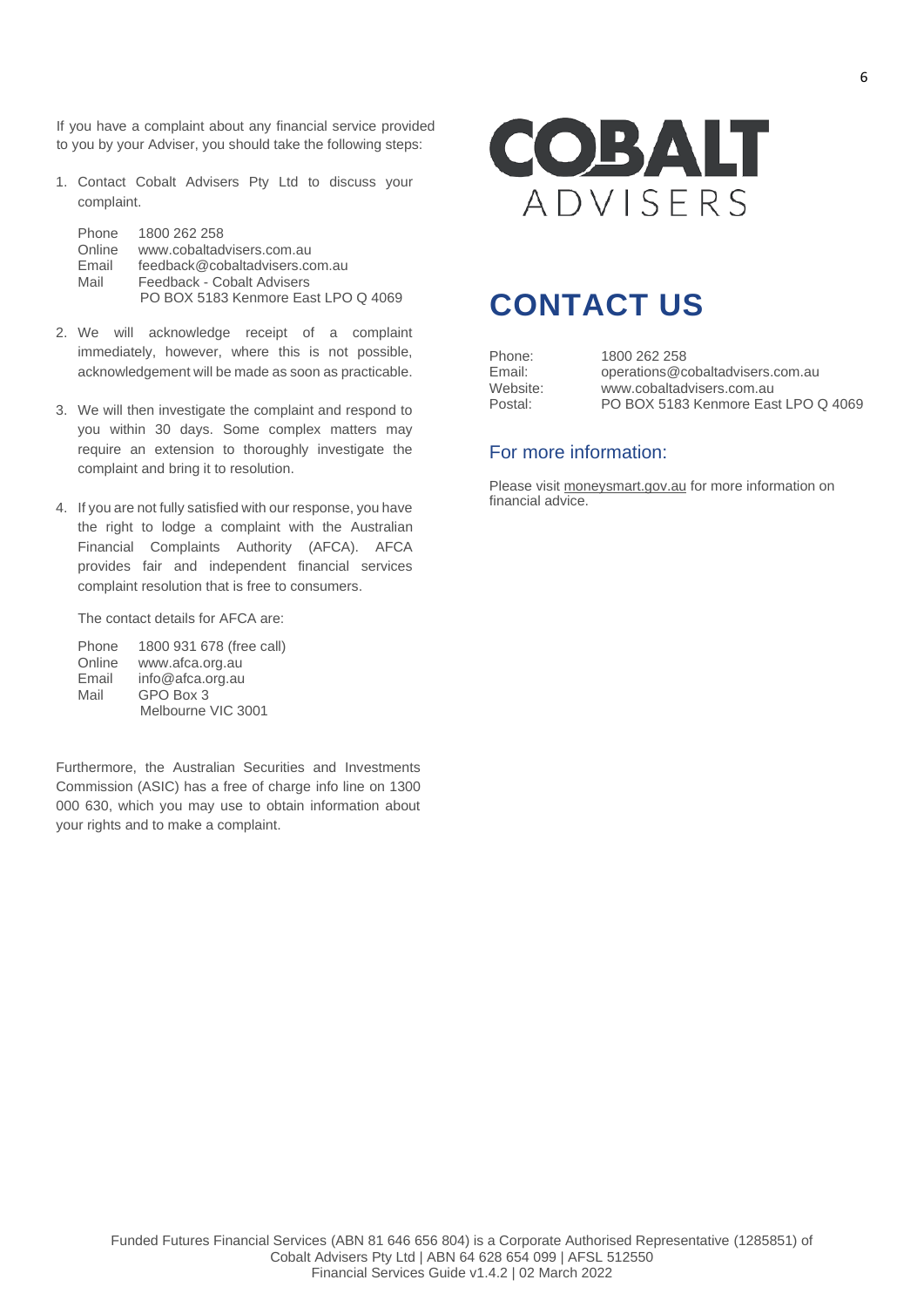### **Adviser Profiles**

| <b>Company Name</b>                                         | Funded Futures Financial Planning Pty Ltd t/a Funded Futures Financial Services |
|-------------------------------------------------------------|---------------------------------------------------------------------------------|
| <b>Corporate Authorised</b><br><b>Representative Number</b> | 001285851                                                                       |
| <b>Company ABN</b>                                          | 81 646 656 804                                                                  |
| <b>Business Address</b>                                     | Unit 3   22-24 Strathwyn Street, BRENDALE, QLD, 4500, Australia                 |
| <b>Email</b>                                                | ContactUs@FundedFutures.com.au                                                  |
| Phone                                                       | 1300 003 337                                                                    |
| Website                                                     | www.fundedfutures.com.au                                                        |

| <b>Adviser Name</b>                                                                                              | <b>Matthew Timms</b>                                                                                                                                                                                                                                                                                                                                                                                                                                                                                                                                                                       |
|------------------------------------------------------------------------------------------------------------------|--------------------------------------------------------------------------------------------------------------------------------------------------------------------------------------------------------------------------------------------------------------------------------------------------------------------------------------------------------------------------------------------------------------------------------------------------------------------------------------------------------------------------------------------------------------------------------------------|
| <b>Authorised Representative</b><br><b>Number</b>                                                                | 001261291                                                                                                                                                                                                                                                                                                                                                                                                                                                                                                                                                                                  |
| <b>Email</b>                                                                                                     | Matthew@FundedFutures.com.au                                                                                                                                                                                                                                                                                                                                                                                                                                                                                                                                                               |
| <b>Phone</b>                                                                                                     | 0423 859 831                                                                                                                                                                                                                                                                                                                                                                                                                                                                                                                                                                               |
| <b>Adviser Authorisations</b>                                                                                    | Matthew Timms is authorised by Cobalt Advisers to provide financial services, including<br>advice or services in the following areas:<br>Basic deposit products<br>$\bullet$<br>Debentures, stocks and bonds<br>$\bullet$<br>Life insurance (personal and business)<br>$\bullet$<br>Managed investments<br>$\bullet$<br>Investor Directed Portfolio Services (IDPS)<br>$\bullet$<br><b>Retirement Savings Accounts (RSA)</b><br><b>Securities</b><br>Superannuation<br>Self-managed superannuation                                                                                         |
| <b>What Qualifications and</b><br><b>Professional Memberships</b><br><b>Does Your Financial Adviser</b><br>Have? | Matthew Timms has completed a Bachelor of Business majoring in Economics, Diploma of<br>Financial Planning and is accredited in Margin Lending & Geared Investments. Matthew is<br>currently undertaking further studies in a Master Financial Planning, is a registered Tax<br>(Financial) Adviser and meets all competency requirements under ASIC's RG 146.<br>Matthew Timms is a member of the Financial Planning Association (FPA) and is a member of<br>the Tax Practitioners Board. Matthew also holds the designation of SMSF Specialist Adviser<br>given by the SMSF association. |
| <b>What Payments Do My</b><br><b>Employer and Other</b>                                                          | Adviser Revenue - Funded Futures Financial Services receives 100% of fees, commissions, and<br>incentives. Business expenses are deducted from this payment like any other business. No                                                                                                                                                                                                                                                                                                                                                                                                    |